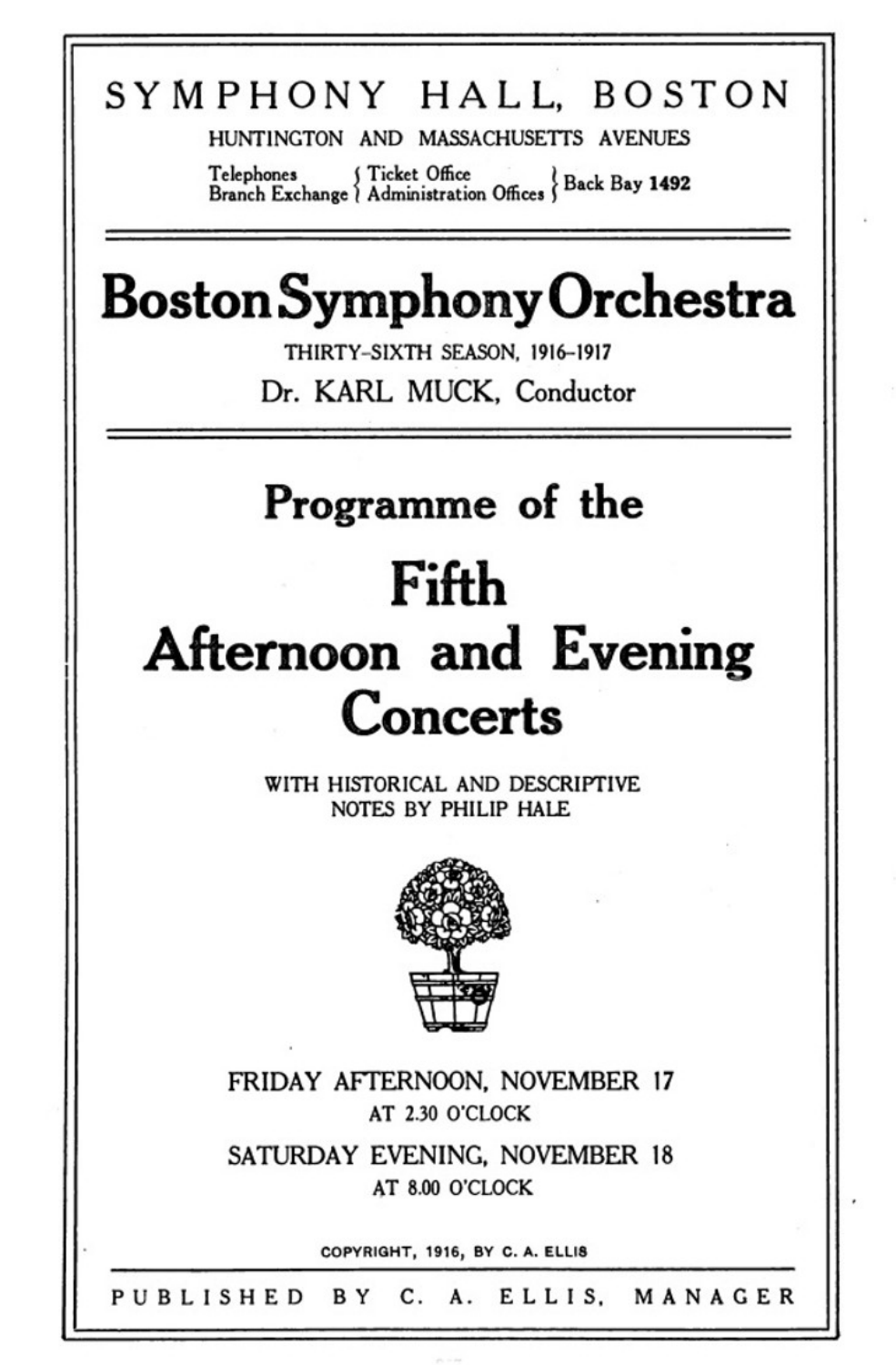A biography of Anton **Bruckner** written by Rudolf Louis was published by Georg Miiller in 1905. The volume is an octavo of two hundred and thirty-four pages, illustrated with portraits, silhouette caricatures of the composer, facsimiles of manuscripts, and two or three views of places. Soon after Bruckner's death it was announced that August Gollerich, of Linz, would write the life of his master, who before his last sickness had requested him to do this. Gollerich's biography, which will be in two stout volumes, is said to be nearing completion. Dr. Louis in the preface to his work disclaimed any intention of competing in any way with Gollerich or of anticipating him. He therefore used chiefly material that was already at hand: only when there was absolute necessity, as in ascertaining facts about the early life of **Bruckner**, did he make personal inquiry and research. His aim was to paint a character portrait of a singular personality in whose life there was no romance,—and to many in Vienna the composer to the day of his death merely an unsympathetic peasant. \* \*

Bruckner's early years were years of quiet work and uncomplaining poverty. His father and his grandfather were country school-teachers; his mother was the daughter of a tavern-keeper. There were twelve children. Anton was the oldest, and two survived him. In villages of Catholic Austria the school-teacher, on account of the service of the churches expected to be a musician. Anton took his first music lessons from his father, who, as soon as he recognized the talent of the boy, put him at the age of twelve years into the hands of a relation, J. B. Weiss, a teacher at Horsching, and **Bruckner** took his first organ lessons of this man.

The father of **Bruckner** died in 1837, and the widow moved to Ebelsberg, not far from St. Florian, and in the old and famous abbey of St. Florian Anton was received as a choir boy. The abbey had a celebrated library of seventy thousand volumes and a still more celebrated organ of four manuals and about eighty speaking stops, and this organ was more important than the library in Bruckner's eyes. At St. Florian he studied harmony with Michael Bogner, organ and pianoforte with Kattinger, singing and violin playing with Gruber, who should not be confounded with Bruckner's pupil, Josef Gruber, from 1878 to 1904 the chief organist at St. Florian. This teacher Gruber was a pupil of Schuppanzigh, the violinist associated with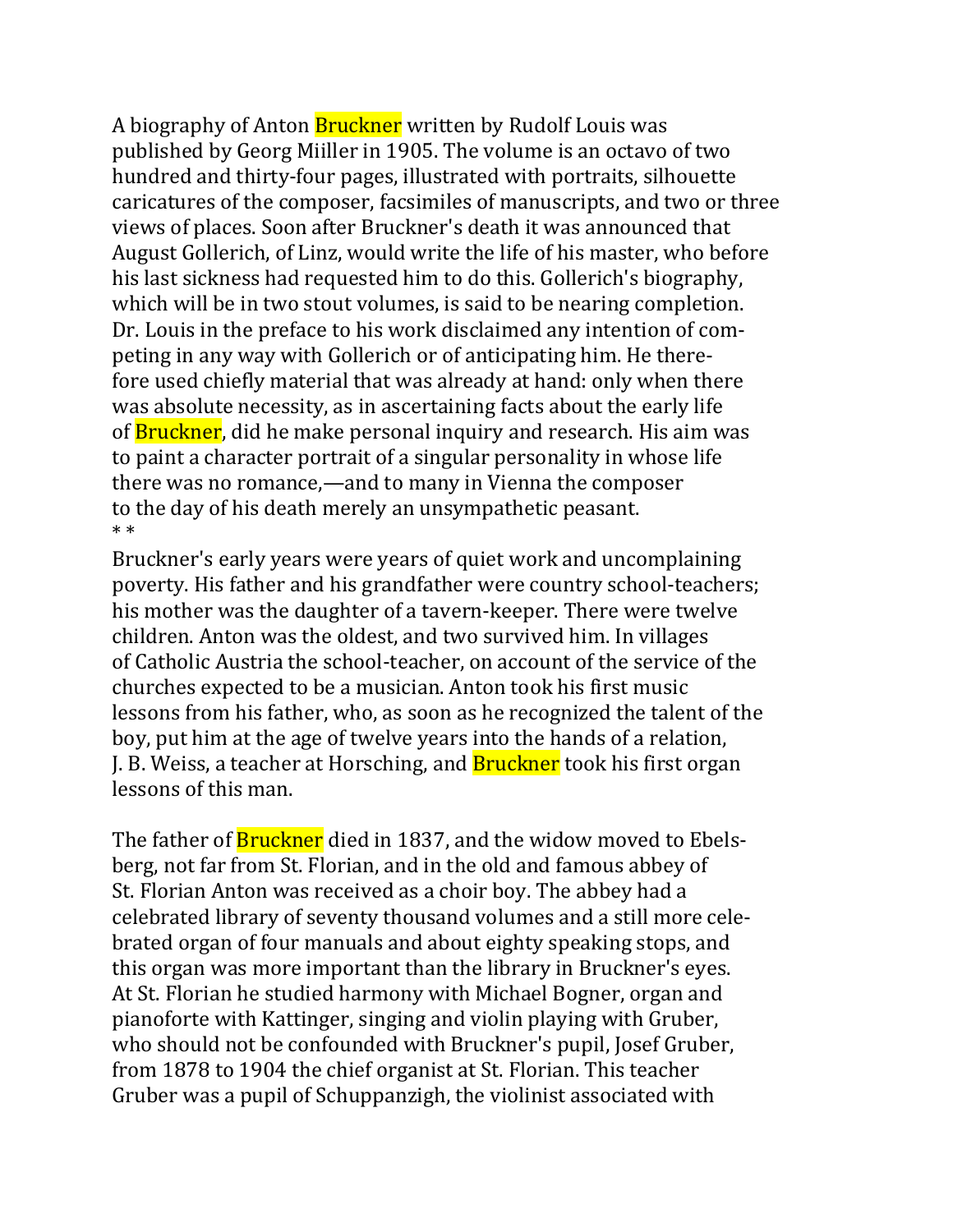Beethoven. **Bruckner** also attended the school classes; for he was expected to follow the family tradition and be a school-teacher. The course included religious instruction, grammar, penmanship, arithmetic, geometry, drawing, singing, organ playing, and some lessons in landscape gardening. Geography, history,—with the exception of some Biblical history,-—natural history, were not taught.

The first experience of **Bruckner** as a school-teacher was as a subordinate at Windhag, a village of four hundred inhabitants, and he was extremely uncomfortable. His salary was two florins (seventyfive cents) a month. He was obliged to play the organ, lead the choir, perform the duties of sexton, and teach school. He was more than half starved. To gain a little money, he played for weddings and fiddled for dances. With no opportunity of playing good music with others, he nevertheless kept alive his musical ambition, and constantlymade notes for compositions, to be worked out at some future time. (His first manuscript, "Abendklange," for pianoforte and some other instrument, was written when he was thirteen years old.) Profoundly unhappy, he was not understood by the villagers, but was looked on as a sort of crazy person. In 1843 he was sent by way of punishment to Kronstorf, where there were only one hundred and fifty inhabitants, but he was fortunately soon transferred to Steyr, and here there was a fairly good organ and considerable attention was paid to church music. **Bruckner** had a pleasant recollection of this village, and in after-years, when he would make excursions from Vienna, he would go either to Steyr or to St. Florian. Toward his end he prayed that, if he could not be buried under the great organ at St. Florian, he might rest in the churchyard at Steyr.

In 1845 **Bruckner** was appointed a teacher at St. Florian. He was happy there, and he was in a somewhat better pecuniary condition. As a teacher he received thirty-six florins a year, and as an organist eight florins and free living. He said that he used to practise at that time ten hours a day on the pianoforte and three on the organ. He was undeniably industrious. In 1853 he visited Vienna to prove his ability before three then celebrated musicians, Simon Sechter, Ignaz Assmayer, Gottfried Preyer. He .showed them his prowess as an organist and made a brilliant showing. At St. Florian Bruckner studied physics and Latin, and long afterward regretted that he had not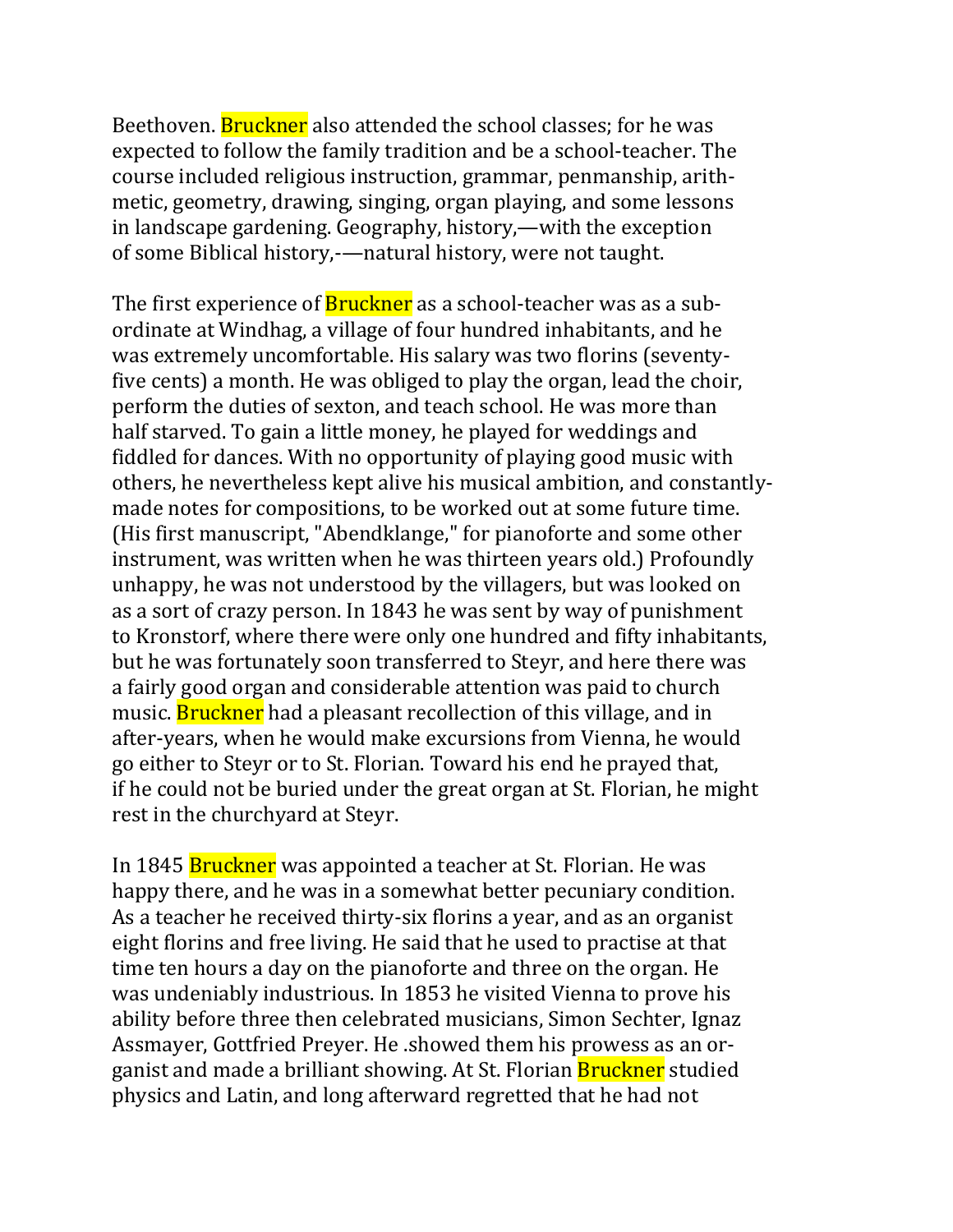studied more earnestly and with a broader view; for at last famous in Vienna as a musician and as an eccentric, he had little or no comprehension of anything in science, art, literature, politics. He was a musician and only a musician.

Bruckner in 1856 was appointed organist of the old cathedral at Linz. Bishop Rudiger of that city took a warm interest in him and gave him the time to take lessons in Vienna.

Simon Sechter (1788-1867) was one of the most famous of all theorists and pedagogues. **Bruckner** chose him for his master. The pupil was then thirty-two years old, already an organist, improviser, ecclesiastical composer of some reputation, but he felt the need of a more thorough technical training. Sechter was a teacher of the technic of composition. His own works, masses and other music for the church, preludes, fugues and other pieces for the organ, two string quartets, variations for pianoforte, and, mirabile dictul a burlesque opera, "Ah Hitsch-hatsch" (1844), were as dismally dry as his treatise on composition in three volumes. He had no imagination, no poetry in his soul, but he could be humorous at the expense of his pupils. He was incredibly fussy about detail in a composition; he would spend hours in the elaboration of a petty contrapuntal device and forget the importance of the general structure. So enamoured was he of brushwood that he did not see the imposing forest. He prized Sebastian Bach, thought well of Mozart and Haydn, accepted the earlier works of Beethoven; but of the more modern composers the only one whom he tolerated was Mendelssohn.

From 1856 to i860 Bruckner went to Vienna to take lessons of this man. One of the most interesting discussions in Dr. Louis' biography is the discussion of the question whether Sechter was the proper teacher for Bruckner, whether Sechter did not do him harm. Did not Bruckner need a master who would insist on the value of proportion, moderate his volubility, repress his desire to over-elaborate an idea? Furthermore, were not Bruckner's habits of thought too deeply rooted at the time he sought Sechter's tuition? Bruckner's contrapuntal skill, as displayed in improvisations on the organ, has passed into a tradition, but there is comparatively little of it revealed in the greater number of his symphonies. Dr. Louis insists that certain brave features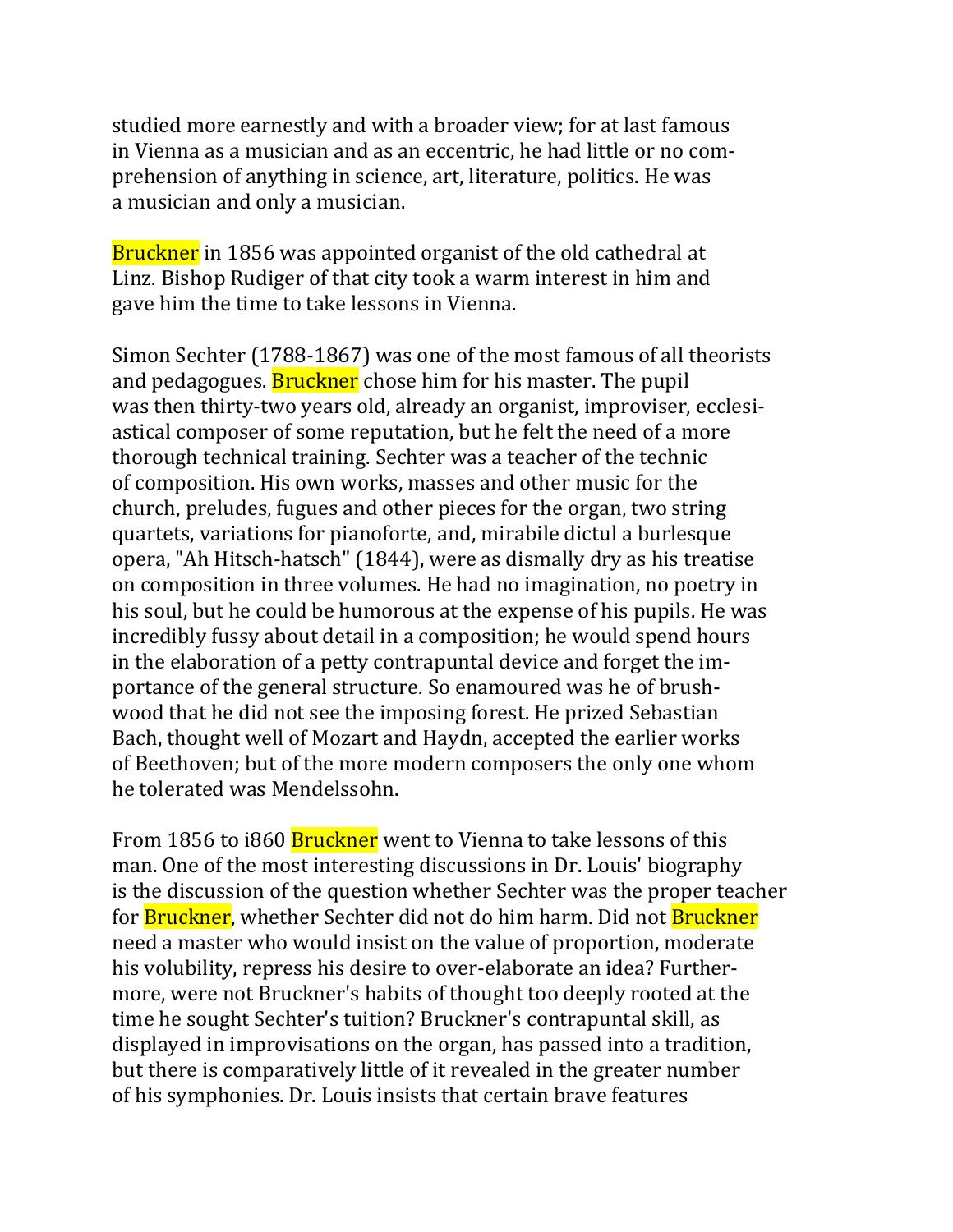of Bruckner's art, as his pure harmonic writing and the euphony of passages for the brass choir when the progressions are in the manner of a choral, are due not so much to any skill in orchestration as to Sechter's indefatigable training. On the other hand, a grand and noble effect in any one of the symphonies may be followed by fatiguing and apparently interminable pages of sheer pedantry. For neither Sechter nor **Bruckner** seemed to have the slightest idea of the necessity of a practical knowledge of architectonics in music. The reproach made against pages in Bruckner's symphonies—that they are formless, illogical, fragmentary, episodic—is not always without foundation. The zeal of Sechter exaggerated the inherent faults of the pupil.

Yet **Bruckner** profited in a way by Sechter's training, so that he astonished his master, Hellmesberger, Herbeck, Dessoff, and Becker, when he submitted himself to them for an examination- in counterpoint. Herbeck, who had even then some idea of Bruckner's skill, proposed that, if the applicant were able to develop in fugued style, on pianoforte or organ, a theme then given, the result should be considered as proof of his ability more than any display of knowledge by word of mouth. **Bruckner** accepted the offer, and they all went to a church. Sechter gave a theme of four measures. Herbeck asked Dessoff to add four more; and, when Dessoff refused, Herbeck lengthened the theme by eight measures, at which Dessoff exclaimed, "O you monster!" **Bruckner** studied the theme for some time, and he seemed anxious, so that the examiners were merrily disposed. At last he began his introduction, which was followed by a master fugue, then by an improvisation. All wondered, and Herbeck said, "He should examine us."

When **Bruckner** was thirty-seven years old, he studied theory and instrumentation with Otto Kitzler (born in 1834 at Dresden: he retired into private life in 1898), then opera conductor at Linz. Kitzler was a modern of the moderns, and from him **Bruckner** learned much about the music of Wagner, whom he worshipped with a childlike devotion. Whether this worship were favorable to the development of Bruckner's own individuality is a question that may be argued by those who have no ordinary waste-pipe for intellect. Bruckner met Wagner for the first time at the performance of "Tristan and Isolde" at Munich in 1865. It was Bruckner's ambition to carry out Wagner's theories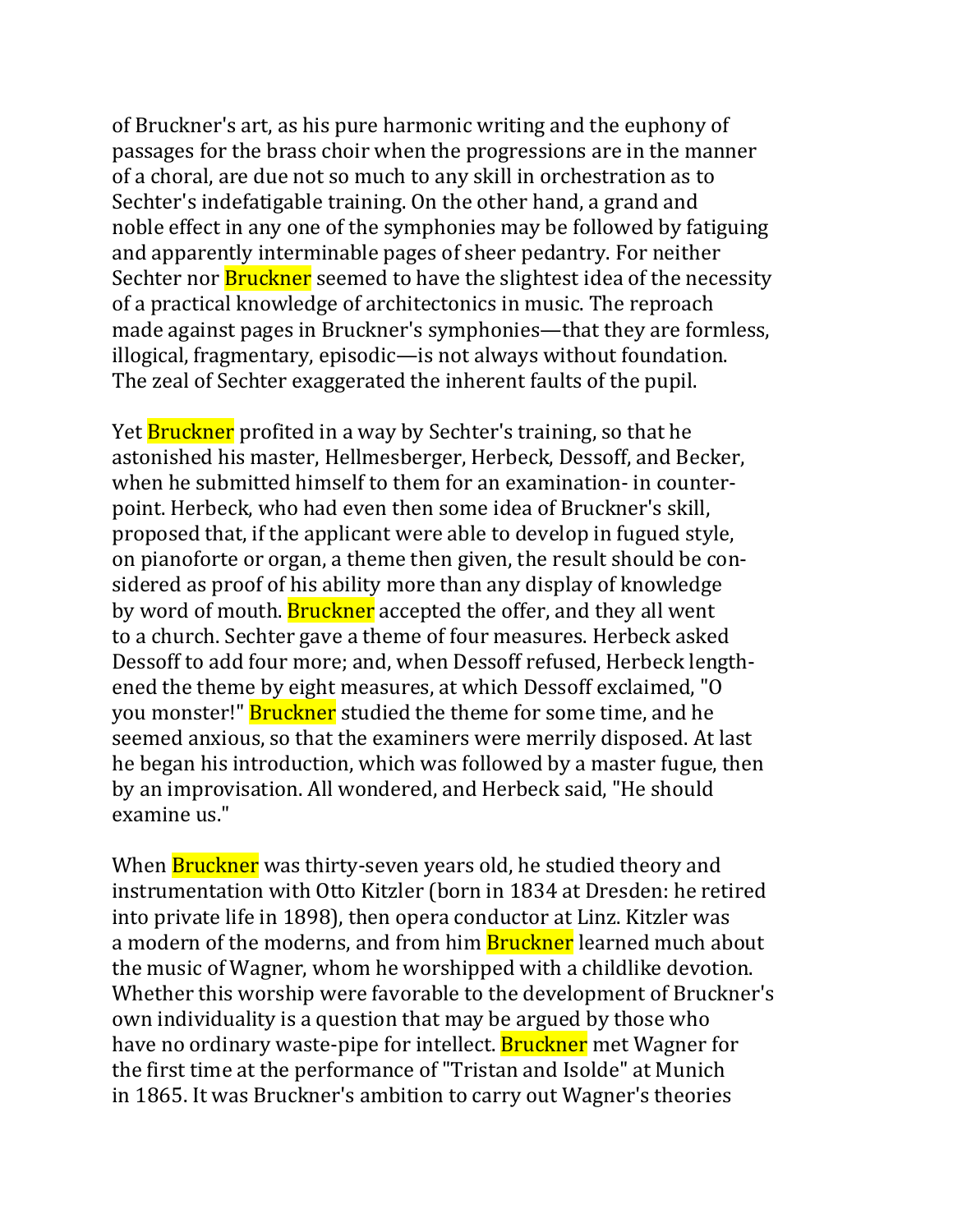about opera in absolute music, to utilize his theories for orchestral advantage. In 1862 he wrote a symphony in F minor. Three movements were completed. See later the list of his works.

Bruckner's fame began to grow as a composer. The Mass in D minor (1864), the Symphony in C minor of 1865-66, a cantata, and the "Germanenzug," for male voices with brass instruments gave him local and provincial reputation, but later in the sixties his name began to appear in the Viennese journals, and in the fall of 1868 he moved to Vienna. Johann Herbeck, conductor and composer, did not lose sight of Bruckner after the memorable examination. As a conductor, Herbeck had done much for composers of the modern and romantic school of his period by producing their works. He was the first in Vienna to appreciate the talent or genius of **Bruckner**, though he was not a blind enthusiast. In 1867 he produced Bruckner's Mass in D minor, and when Sechter died Herbeck at once thought of the organist in Linz as the legitimate successor to the chair of organ and counterpoint in the Vienna Conservatory of Music.

Bruckner was not persuaded easily to leave Linz. He appreciated the honor of the invitation; but what had he in common with Viennese life? He consented finally, and was enrolled as teacher of harmony, counterpoint, and organ. Three years later he was made a professor, and after a service of twenty-three years he retired in the course of the season 1891-92. In 1878 he was appointed organist of the Royal Orchestra, and three years before this he was appointed lecturer on musical theory of the University of Vienna, in spite of the active opposition of Eduard Hanslick, his sworn foe. At last he was honored. At last he was comparatively free from pecuniary embarrassment, for his manner of life was simple.

Friends of **Bruckner** have deplored for his own sake his departure from Linz. They have said that, as a composer, in that town he would have written more spontaneous, richer, and more individual music. This question is discussed by Dr. Louis at length, although he admits the futility in general of reasoning on the premise, "What might have happened if—?" Bruckner heard more music at Vienna, that of his own and that of other composers. The performance of his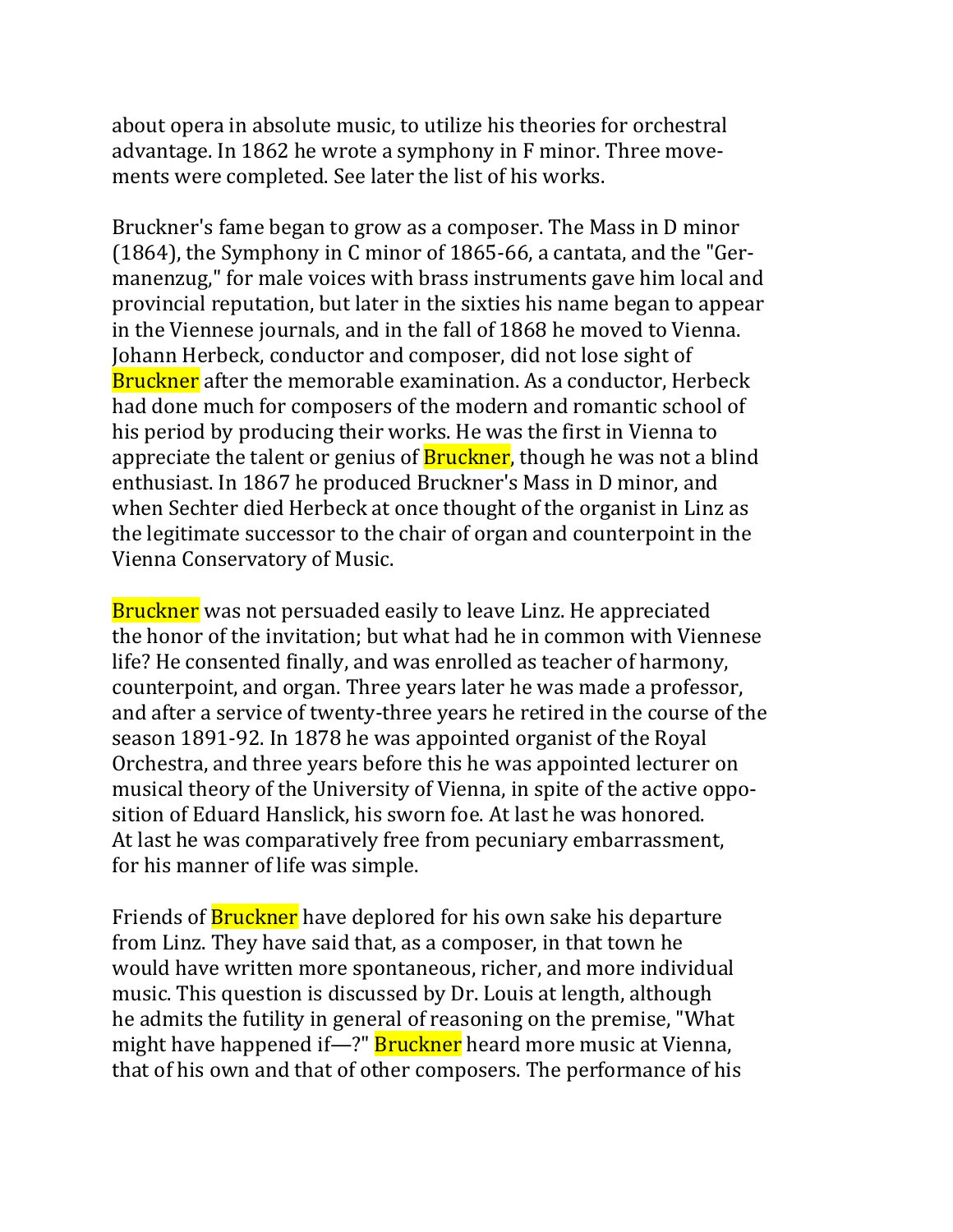First Symphony at Linz was eminently unsatisfactory. In Vienna there was the brilliant orchestra, there were well-trained choruses. No doubt in his private life he would have been happier at Linz. The Viennese public is musicaUy a peculiar one. Dr. Louis' characterization of it is elaborate and at the same time sharp. It has been commonly reported that this public was antagonistic to the music of **Bruckner**; that it would not listen to it; that it yawned or left the hall. Dr. Louis asserts that the report is without foundation; that the attitude of this public was warm and sympathetic from the verybeginning; that there was also a "**Bruckner** public," which grew in size and influence year by year.

Even Hanslick was obliged in his reviews to acknowledge constantly the enthusiasm of the audience whenever a work by **Bruckner** was performed. As early as 1873 a Viennese audience welcomed the Second Symphony with enthusiasm. For, as Dr. Louis remarks, the Viennese are stirred by the charm of euphony and by compelling rhythm. Whether this public is truly musical is another question, and it is discussed by Dr. Louis.

Furthermore, Bruckner's cause was maintained by the partisans of Wagner, who put the former in opposition to Brahms. The opposition was unnecessary; it embittered Hanslick against Bruckner, but it was of much consequence to the latter, whose peculiar, almost clownish appearance and manners would easily have prejudiced many against him. Hanslick wielded a great influence. Other critics followed him in opinion and aped his style. Only a few espoused Bruckner's cause, and of these Hugo Wolff and Theodor Helm were the most conspicuous of the comparatively uninfiuential. It has been said that Brahms himself had no prejudice against Bruckner, at whose funeral he was a sincere mourner.

There are allusions in the "Herzogenberg Correspondence "f to Brahms' disposition toward **Bruckner**, the composer, but there is no direct, frank statement! Elisabet von Herzogenberg wrote to Brahms apropos of a performance of Bruckner's seventh symphony conducted by Mr. Nikisch from manuscript at Leipsic, December 30, 1884: "Our friend Hildebrand will have ... told you of the **Bruckner** excitement here, and how we rebelled against having him thrust upon us—like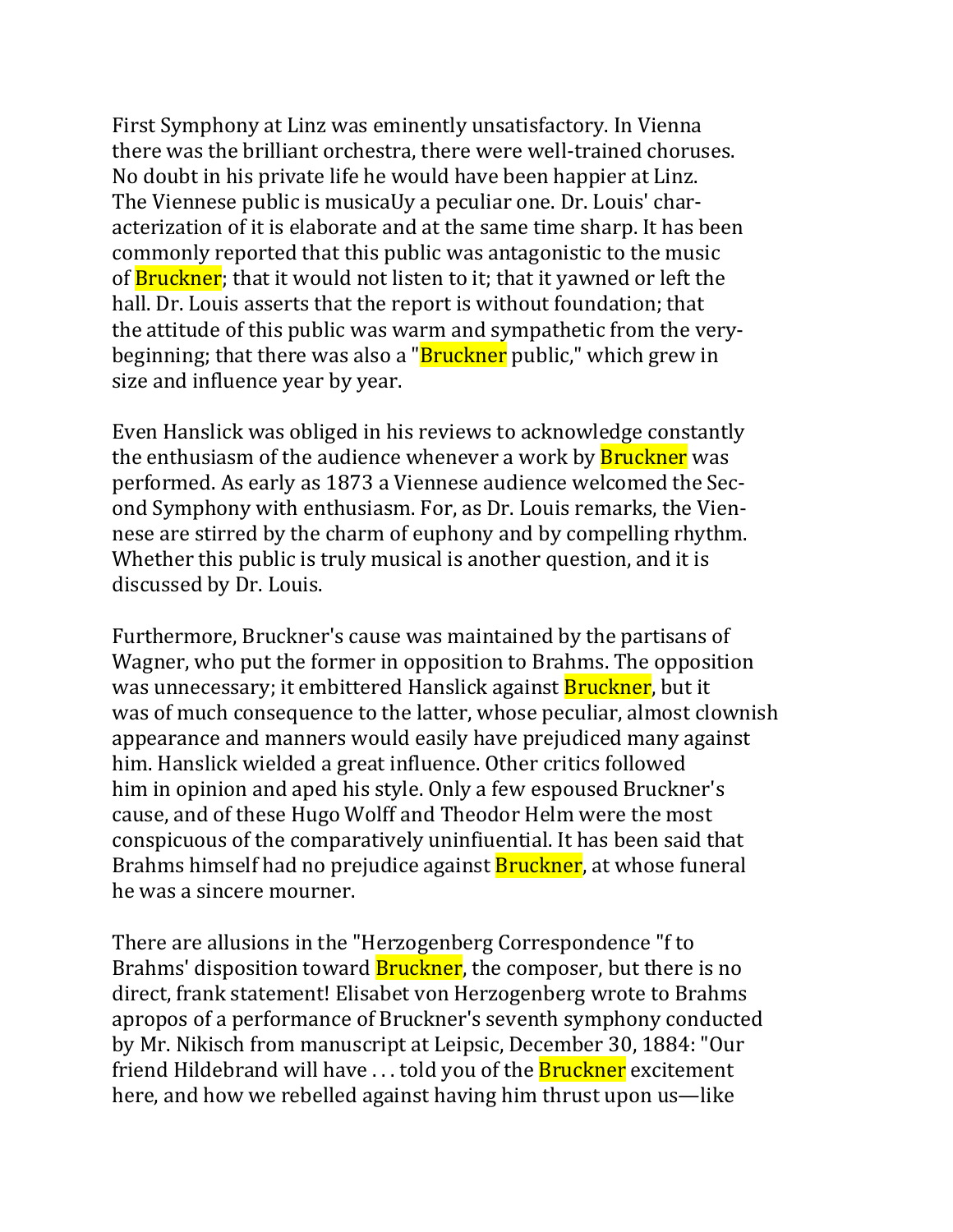compulsory vaccination. We had to endure much stinging criticism insinuations as to our inability to detect power under an imperfect exterior, or admit a talent which, though not perhaps fully developed, still exists, and has a claim to interest and recognition. We are not to consider artistic results everything, but to admire the hidden driving power, whether it succeeds in expressing itself satisfactorily or no. That is all very well in theory, but in practice it all depends on the value of this driving power. . . . We wished we had you to back us up, and could hear your sound views, which are based on superabundant experience, and are therefore worth more than all the theories of the wise, all the mere instincts of the simple. And, who knows? You may agree with us, the simple." She wrote again: "Breathe one word about **Bruckner**. You are not afraid of our leading you on, and then proclaiming abroad: Brahms says we are right! We will he quite low about anything you say, but a word we do crave for our own peace of mind." Brahms at last answered: "Your delightful letter" —the first from which I have quoted—"expresses most lucidly all that can be said—all that one has said oneself or would like to have said so nicely. You will not mind when I tell you that Hanslick shares your opinion, and read your letter with pious joy! But one symphony\* and one quintet of Bruckner's have been printed." (This was written January 12, 1885.) "I advised you to get them to look at, with a view to steeling your mind and your judgment. You will not want me!" A row of asterisks follows the last sentence. Did Brahms speak more plainly in the omitted passage against Bruckner's music? It would seem so; for Mrs. von Herzogenberg answered two days afterward: "It has done us a world of good, inducing a state of sudden placidity which enables us to listen to the most extravagant nonsense about poor **Bruckner**, so strengthened are we by the approval of one on whom we 'invincibly depend,' as Holderlein (whom I am reading) says of Schiller. But although we can arm ourselves with placidity at a pinch, no one can console us for the fact that, in this world of so-called culture, there are so many, many people ready to be imposed upon by any inflated windbag, if its appearance is made with due pomp. One or two not quite impossible motifs, like greasespots swimming on the top of weak soup, and there we have 'Meister' Bruckner's whole stock-in-trade, while those who do not make immediate obeisance are stamped as unbelieving Thomases, who want signs and wonders to convince them. I should just like to know who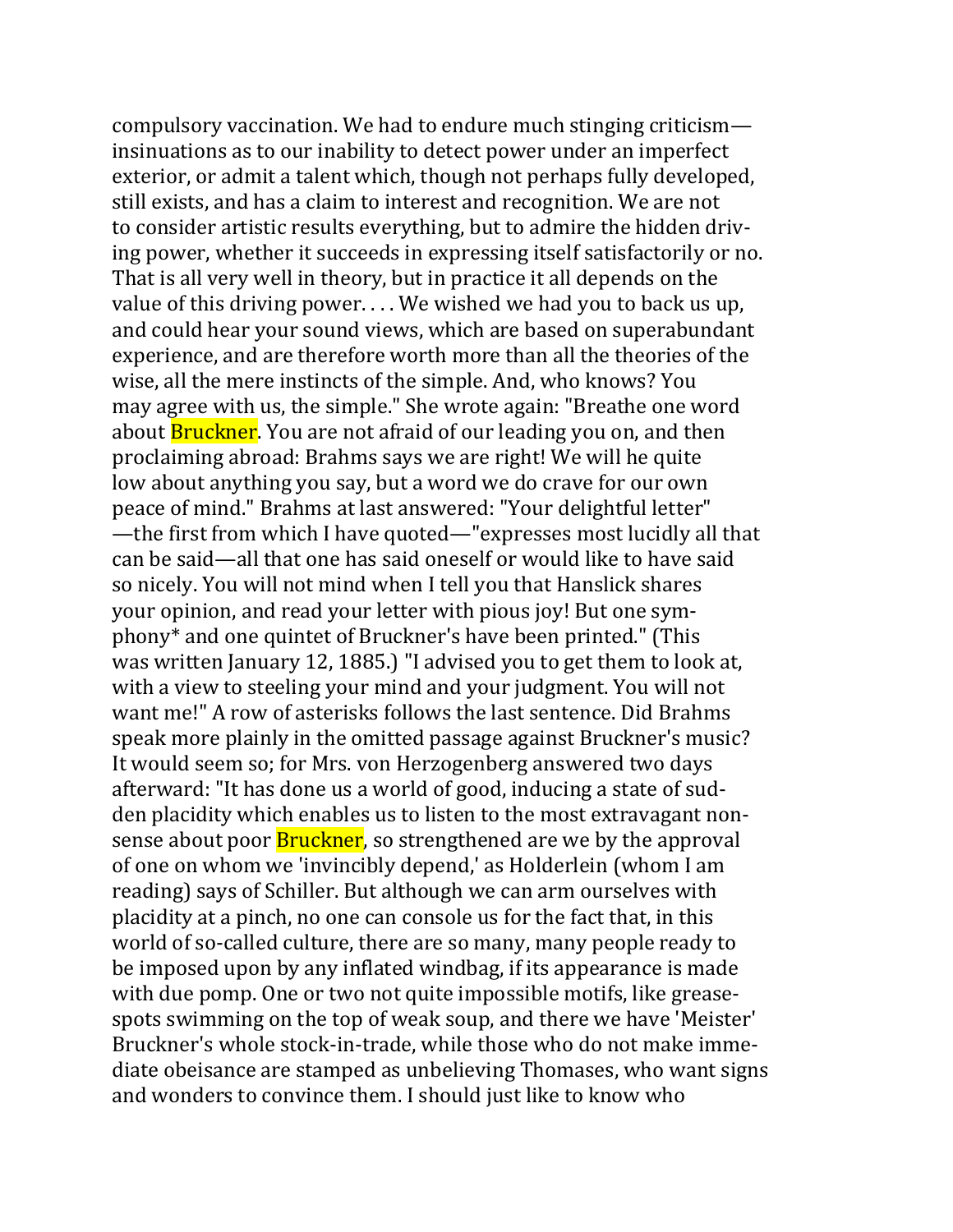started the **Bruckner** crusade, how it came about, and whether there is not a sort of freemasonry among the Wagnerians. It certainly is rather like a game of taroc, or rather that form of whist, in which, when 'misery' is declared, the lowest card takes the trick." In 1886 she wrote to Brahms: "It always makes me furious to hear facts so grossly misrepresented, just as it does to watch the growing **Bruckner** craze, and I admire you for keeping a cool head."

From this it will be seen that in all probability Brahms did not conceal his dislike for Bruckner's music; that Elisabet, daughter of Freiherr Bodo Albrecht von Stockhausen and wife of Heinrich Picot de Peccaduc, Freiherr von Herzogenberg, was a woman of prejudices and a good hater.

Hans von Biilow had little to say about **Bruckner** in his voluminous correspondence. Whenever he mentioned his name, it was with a sneer. Thus, writing to Richard Strauss from Petrograd, December 19, 1885, he spoke of "the prejudicial bearing of the asiatic **Bruckner**." Two years later in a note to Hermann Wolff, the manager, von Biilow wrote as an apostrophe, "Holy Anthony, that is to say, **Bruckner!"** In 1890 he wrote to Brahms from Hamburg that in a moment of doubt and mental disturbance he had spawned letters of the alphabet as **Bruckner** spawned notes.

\* \*

Bruckner made short journeys in Austria and pilgrimages to Bayreuth. He visited Leipsic, Munich, and Berlin, to hear performances of his works. In 1869 he went to Nancy to compete with other organists at the dedication of a new organ in the Church of St. Epore. Dr. Louis has much to say about his then driving his competitors from the field; but whom did **Bruckner** have as rivals? Rigaun, Renaud de Vilbac, Stern, Girod, Oberhoffer, and others whose very names are almost forgotten. He visited Paris, and made the acquaintance of Auber and Gounod. In 1871 he gave an organ recital, or two or three recitals, in Albert Hall, but it was then said that he was awkward in handling the mechanical devices of the instrument, and that he showed an imperfect knowledge of the art of registration. Dr. Louis does not mention this adverse criticism, but any one acquainted with organs in Austria and Germany at that time would easily believe the criticism to be well founded.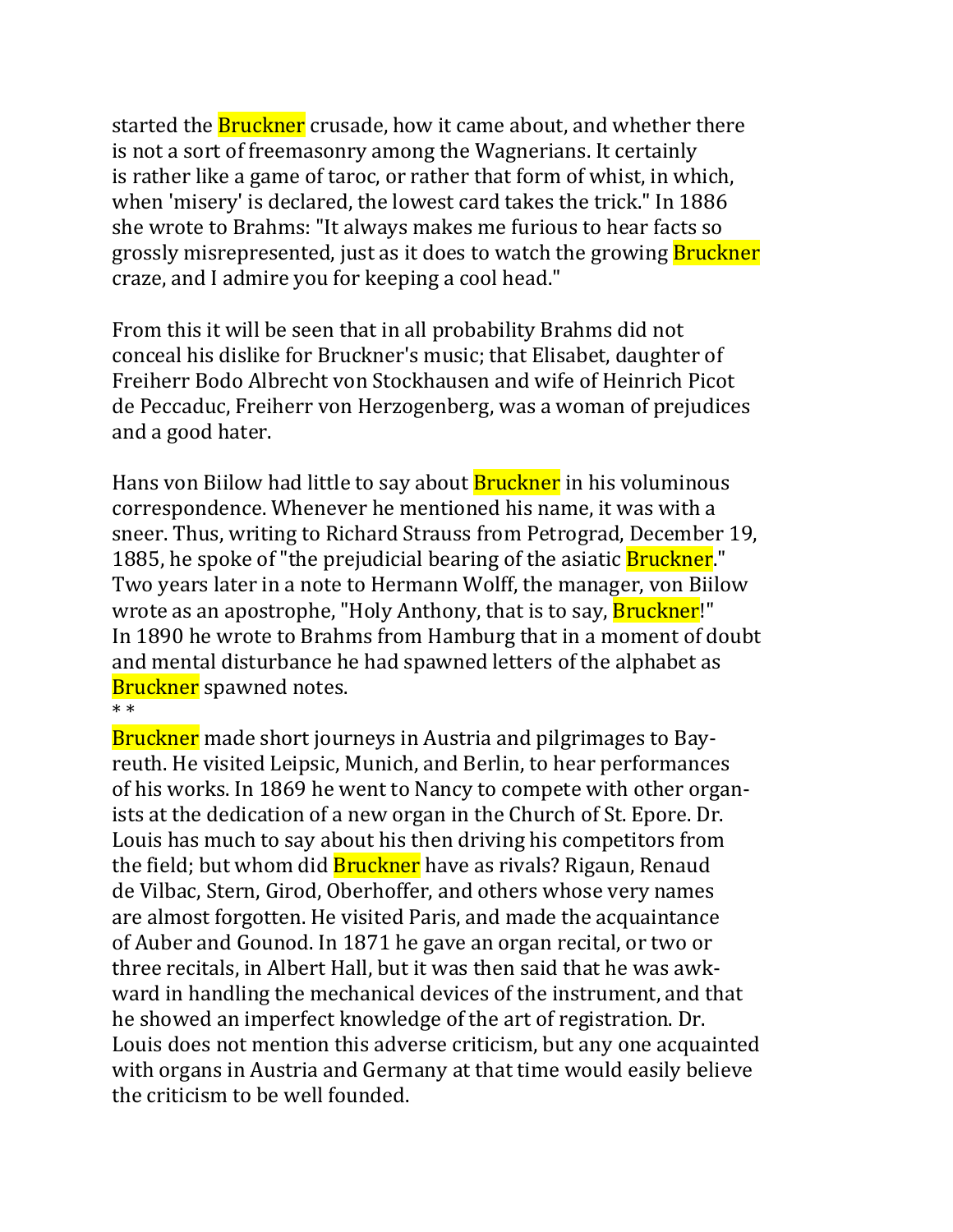As a teacher at the Conservatory, **Bruckner** was a singular apparition, yet his classes were crowded by those who respected his ability and character while they wondered at his ways. There was a clique against Wagner in the Conservatory. **Bruckner** was known as a Wagnerite, and the young romanticists among the students gathered around him, and so Felix Mottl, Arthur Nikisch, Emil Paur, Josef Schalk, Ferdinand Lowe, were not only his pupils, they were his long and tried friends.

**Bruckner** saw nothing, remembered nothing, learned nothing from travel or by his life in Vienna. Nothing broadened his horizon. He passed in Vienna as an "original." He was without manners or graces of any kind. His personal appearance and his dress provoked the smiles of those who did not know him, but the sterling worth of the man within won all hearts, save that of Hanslick. As Dr. Louis says: "A man of fine feelings might smile at Bruckner's appearance: he would not laugh at it." With Bruckner's simplicity was mingled "peasant shrewdness." He was extravagant in his expressions of gratitude; he was distressingly grateful, so surprised did he appear to be when any one showed him a slight kindness.

It has been said that Brahms was a born bachelor. **Bruckner** should have married, but poverty forbade him a wife until it was too late for him to think of it, nor was he ever drawn toward light o' loves. He was a man of a singularly modest and pure nature, and what is related of Sir Isaac Newton may truly be said of **Bruckner**: his life was absolutely without the pleasure or the torment of love in any one of its forms or disguises.

He liked good cheer in moderation, and one of his petty passions was the enjoyment of Pilsner beer, which he gave up with extreme unwillingness when the physician ordered a rigorous diet for his dropsy. "But," says Louis, "in this he was not given to excess, although, a true German, he could carry a large amount."

He was dependent on his salary, for his compositions brought him scarcely anything. He received one hundred florins for his " Te Deum," but his first six symphonies were published at his own expense and at that of some of his friends.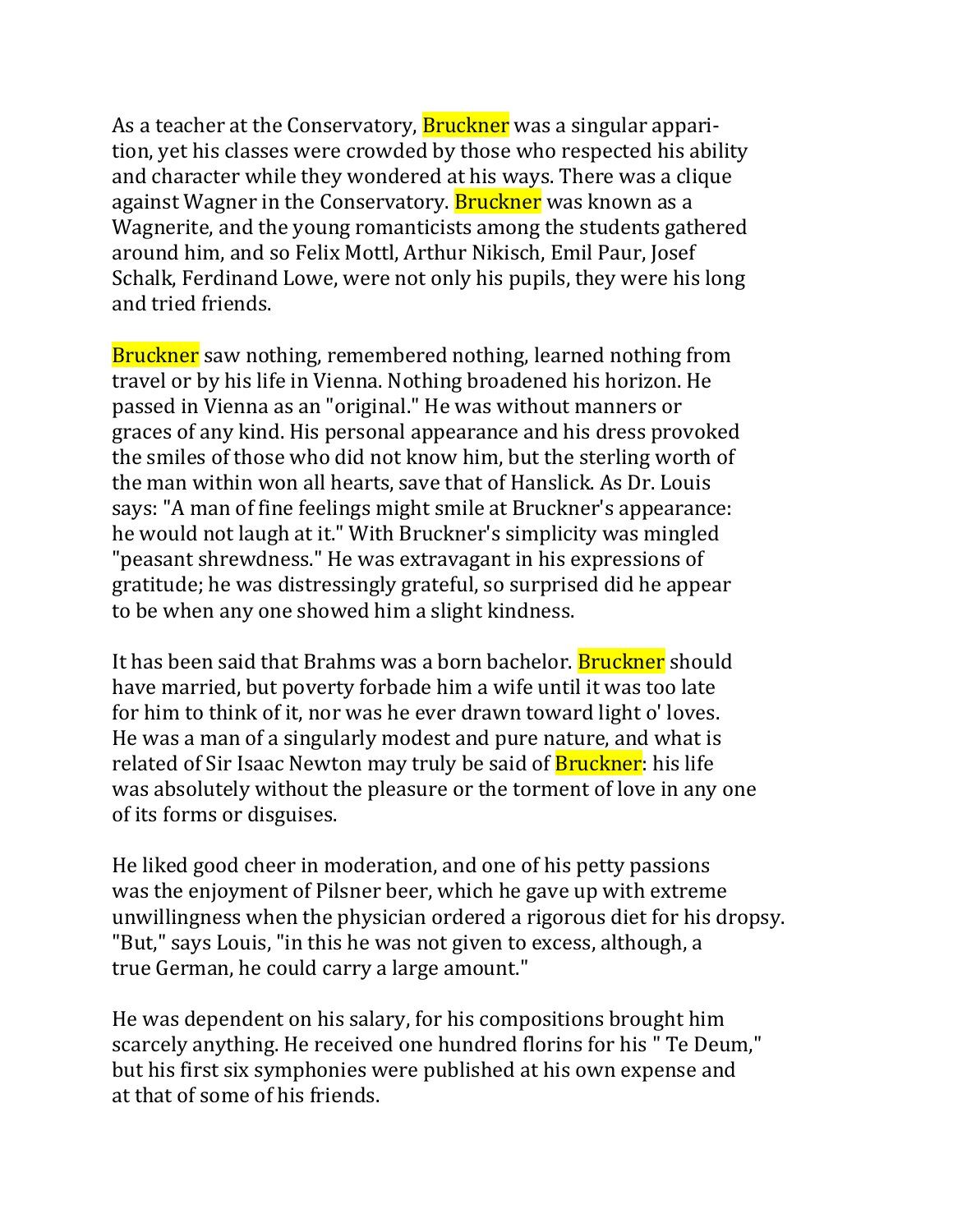A few years before his death he was honored in a manner that consoled him for many disappointments. Brahms had been given by the University of Breslau an honorary degree, and **Bruckner** desired a like recognition. In 1891 the University of Vienna gave to him the honorary degree of Doctor, and the rector professor, Dr. Exner, paid in the presence of the public a glorious tribute to him, ending with these words: "I, the rector magnificus of the University of Vienna, bow myself before the former assistant teacher of Windhag." Nor were these words merely an official compliment, for Exner, a man of fine musical taste, was an ardent admirer of Bruckner's talent. , Bruckner's health was robust until about 1890, when symptoms of dropsy were unmistakable. He had begun his Ninth Symphony in 1890, and he hoped earnestly to complete it, for he dreaded the rebuke given to the unfaithful servant. That he died before the finale was written is to Dr. Louis symbolical of the tragedy of the composer's career.

To sum up this career, Dr. Louis quotes a Latin sentence that Bruckner, with his slight knowledge of Latin, could have put into German. It is one of the most consoling sentences in the New Testament, and **Bruckner** had the faith that brings the blessing: "Beati pauperes spiritu, quoniam ipsorum est regnum coelorum."

#### \* \*

It is not the purpose of these Programme Books to speak concerning the technical or aesthetic worth of pieces performed at the concerts; yet it may help to a better understanding of the music itself if light be thrown on the personal nature and prejudices not only of the composer, but of his contemporaneous partisans and foes. This simple man, who had known the crudest poverty and distress, and in Vienna lived the life of an ascetic, made enemies by the very writing of music. Bruckner was unfortunate in this: he was regarded, justly or unjustly, as a musician pitted by the extreme Wagnerites against Brahms, the symphonist. The friends, or rather the idolaters, of Brahms, claimed that the Wagnerites had no symphonist among them; that, disturbed by the prominence of Brahms in the realm of absolute music, they hit upon **Bruckner** as the one to put Brahms and his followers to confusion. As though there could be rivalry between an opera-maker and a symphonist! But the critic Eduard Hanslick was a power in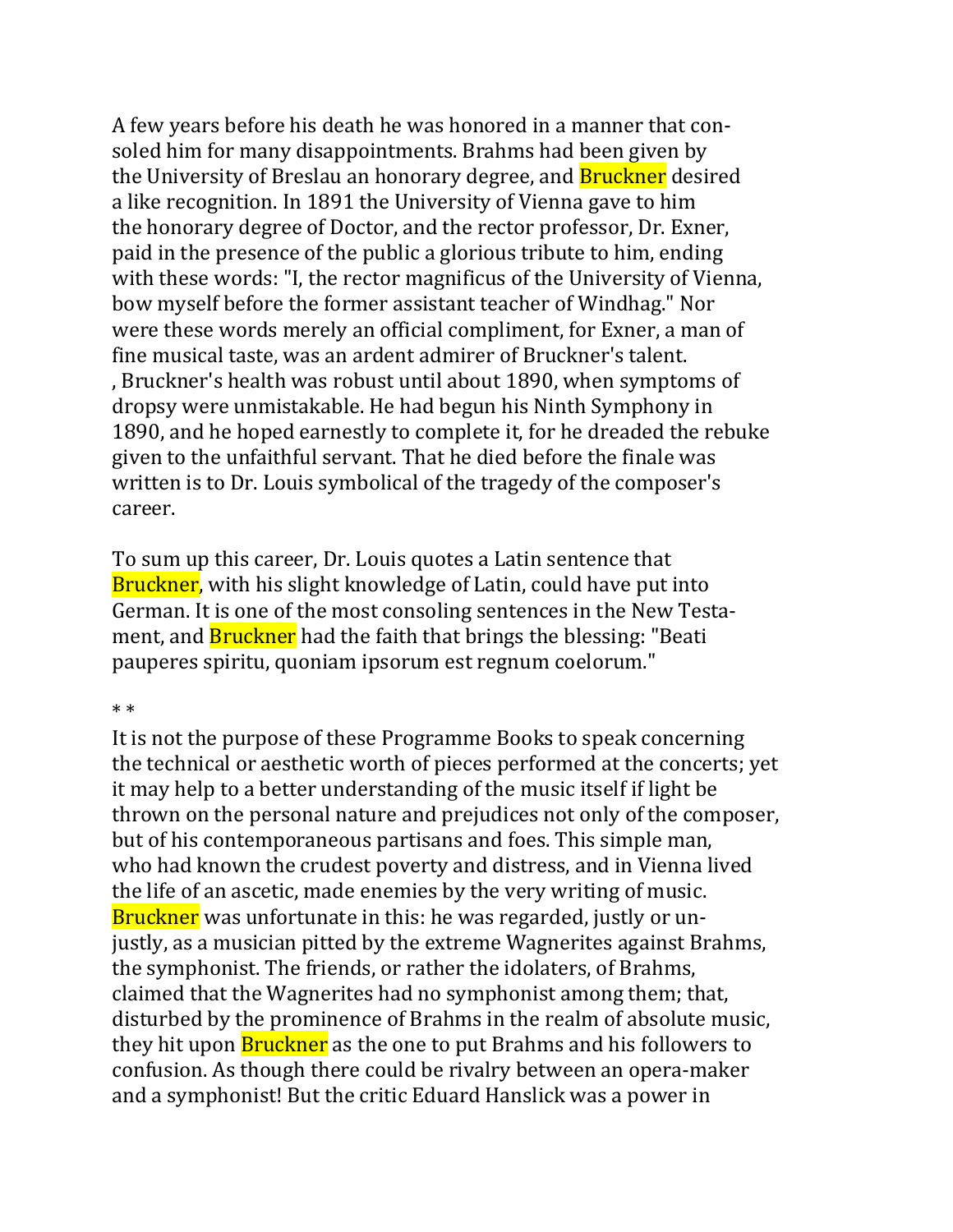Vienna. For some reason or other—unworthy motives were ascribed to him by the Wagnerites—Hanslick fought Wagner bitterly, and some said that his constant and passionate praise of Brahms was inspired by his hatred of the man of Bayreuth. **Bruckner** was an intense admirer of Wagner; his own symphonies were certainly no ordinary works; therefore he was attacked bitterly in the journals and in society by Hanslick and his friends.

There appeared in Vienna in 1901 a little pamphlet entitled "Meine Erinnerung an Anton Bruckner." The writer was Carl Hruby, a pupil of **Bruckner**. The pamphlet is violent, malignant. In its rage there is at times the ridiculous fury of an excited child. There are pages that provoke laughter and then pity; yet there is much of interest about the composer himself, who now, away from strife and contention, is still unfortunate in his friends. We shall pass over Hruby's ideas on music and the universe, nor are we inclined to dispute his proposition (p. 7) that Shakespeare, Goethe, Beethoven, Wagner, were truer heroes and supporters of civilization than Alexander, Casar, Napoleon, who, nevertheless, were, like Hannibal, very pretty fellows in those days. When Hruby begins to talk about **Bruckner** and his ways, then it is time to prick up ears.

As a teacher, **Bruckner** was amiable, patient, kind, but easily vexed by frolicsome pupils who did not know his sensitive nature. He gave each pupil a nickname, and his favorite phrase of contentment and disapproval was "Viechkerl!"—"You stupid beast!" There was a young fellow whose name began "Sachsen"; but Bruckner could never remember the rest of it, so he would go through the list of German princes, "Sachsen — Sachsen — Sachsen-Coburg-Gotha, Sachsen-Hildburgshausen, Sachsen-Teschen, Sachsen,"—and at last the name would come. Another pupil, who now is a harp virtuoso, was known to his teacher only as "Old Harp." **Bruckner** had a rough, at the same time sly, peasant humor. One of his pupils came into the class with bleached and jaded face. **Bruckner** asked what ailed him. The answer was: "I was at the Turnverein till two o'clock." "Yes," said Bruckner, "oh, yes, I know the Turnverein that last, till two a.m." The pupil on whom he built fond hope was Franz Nott, who died young and in the mad-house. When **Bruckner** was disturbed in his work, he was incredibly and gloriously rude.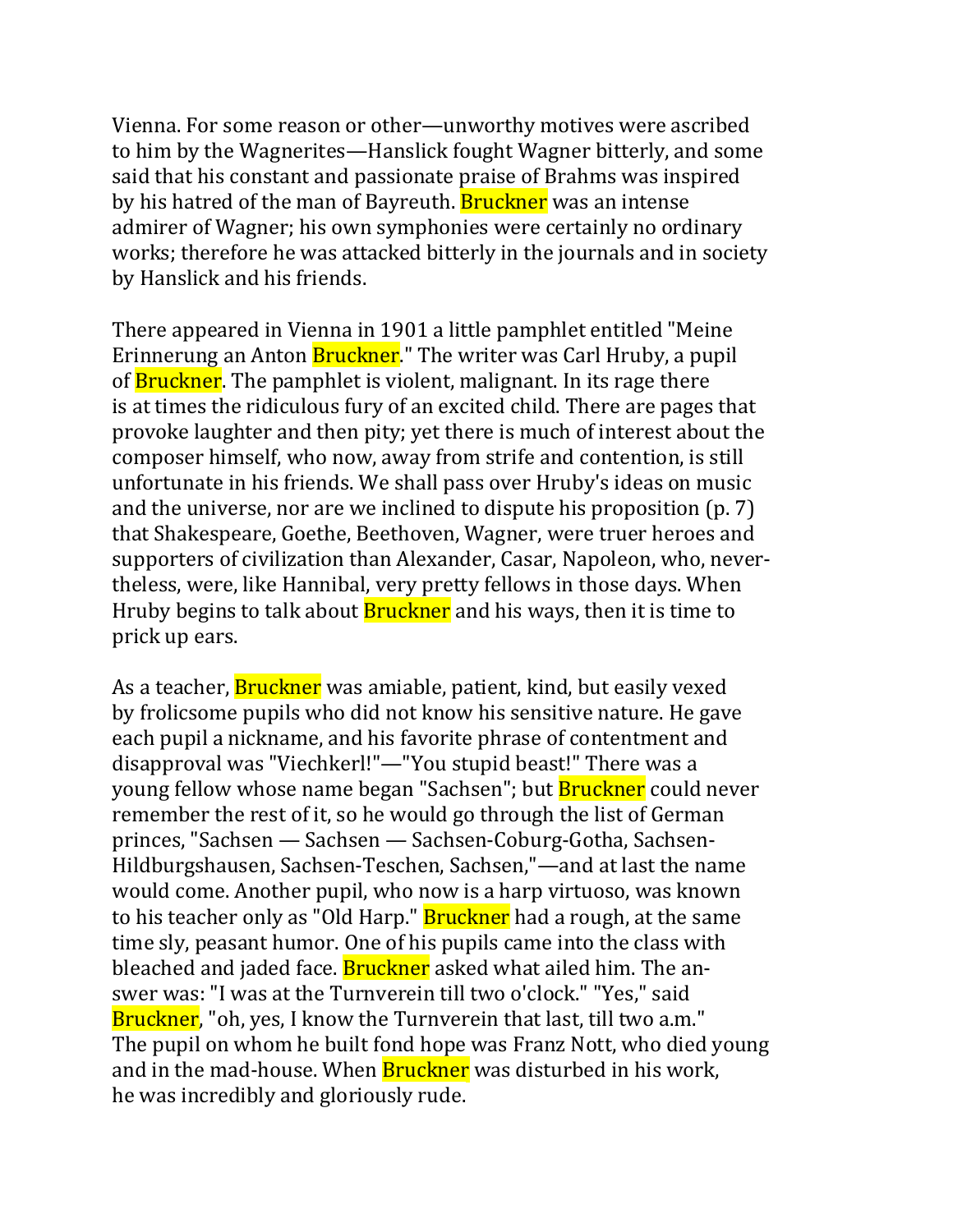Bruckner was furious against all writers who discovered "programmes" in his music. He was warmly attached to the ill-fated Hugo Wolf, and was never weary of praising the declamation in his songs: "The fellow does nothing all day but compose, while I must tire myself out by giving lessons"; for at sixty years **Bruckner** was teaching for three guldens a lesson. Beethoven was his idol, and after a performance of one of the greater symphonies he was as one insane. After a performance of the "Eroica," he said to Hruby,—would that it were possible to reproduce Bruckner's dialect,—"I think that if Beethoven were alive, and I should go to him with my Seventh Symphony and say, 'Here, Mr. Van Beethoven, this is not so bad, this Seventh, as certain gentlemen would make out,' ... I think he would take me by the hand and say, 'My dear **Bruckner**, never mind, I had no better luck; and the same men who hold me up against you even now do not understand my last quartets, although they act as if they understood them.' Then I'd say to him, 'Excuse me, Mr. Van Beethoven, that I have gone beyond you in freedom of form, but I think a true artist should make his own forms for his own works, and stick by them.'" He once said of Hanslick: "I guess Hanslick understands as little about Brahms as about Wagner, me, and others. And the Doctor Hanslick knows as much about counterpoint as a chimney-sweep about astronomy."

Hanslick was to **Bruckner** as a pursuing demon. (We are giving Hruby's statement, and Hanslick surely showed a strange perseverance and an unaccountable ferocity in criticism that was - abuse.) Hruby likens this critic to the Phylloxera vastalrix in the vineyard. He really believes that Hanslick sat up at night to plot Bruckner's destruction. He affirms that Hanslick tried to undermine him in the Conservatory and the Imperial Chapel, that he tried to influence conductors against the performance of his works. And he goes so far as to say that Hans Richter, thus influenced, has never performed a symphony by **Bruckner** in England. As a matter of fact, Richter produced Bruckner's Seventh in London, May 23, 1887.

He was never mean or hostile toward Brahms, as some would have had him. He once said that Brahms was not an enemy of Wagner, as the Brahmsites insisted; that down in his heart he had a warm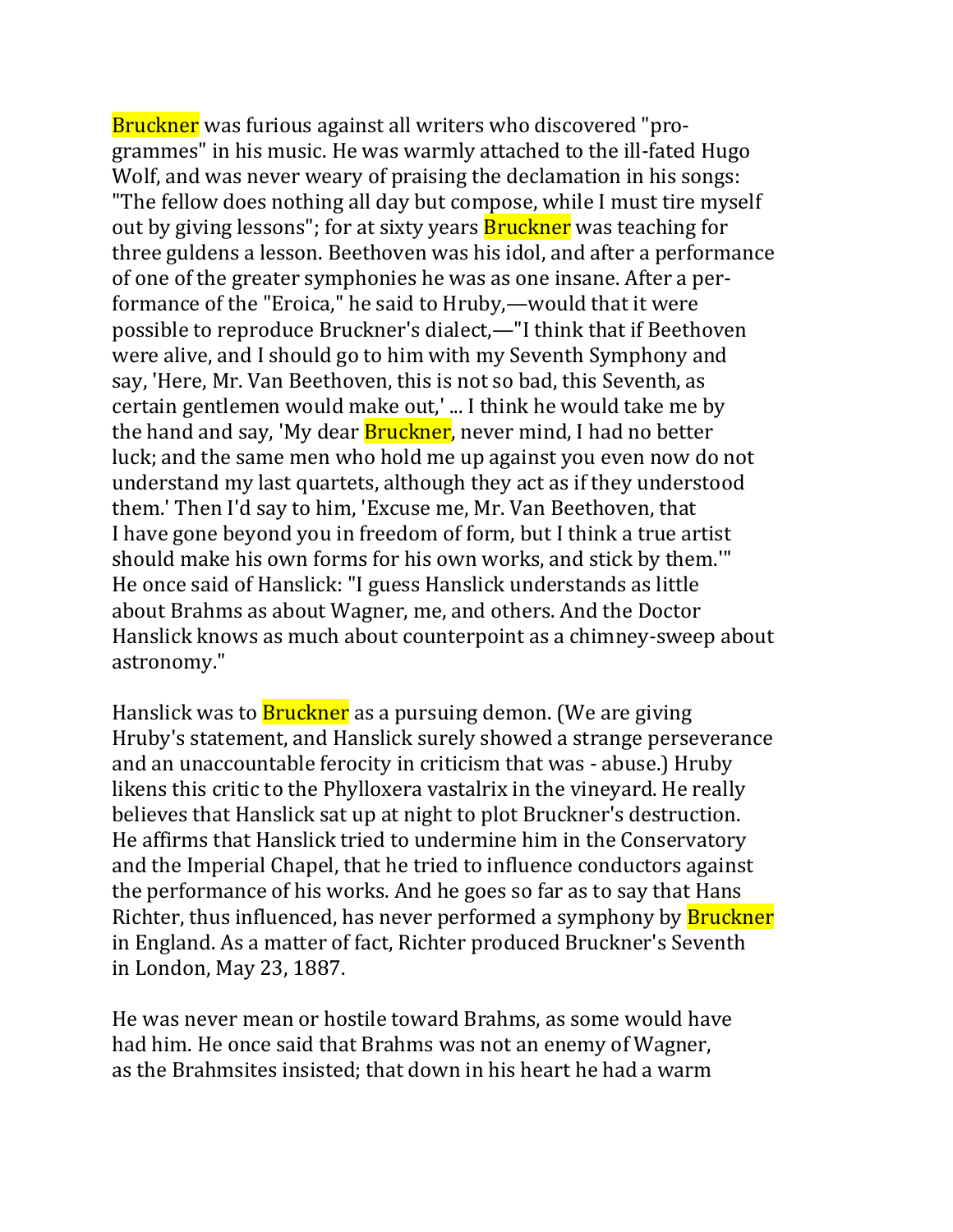admiration for Wagner, as was shown by the praise he had bestowed on "Die Meistersinger."

Just before his death Bruckner's thoughts were on his Ninth Symphony: "I undertook a stiff task," he said. "I should not have done it at my age and in my weak condition. If I never finish it, then my 'Te Deum' may be used as a Finale. I have nearly finished three movements. This work belongs to my Lord God."

Although he had the religion of a child, he had read the famous book of David Strauss, and he could talk about it reasonably. Some one asked him about the future life and prayer. "I'll tell you," he replied. "If the story is true, so much the better for me. If it is not true, praying cannot hurt me."

# \*\*\*\*\*

Performances of Bruckner's symphonies at these concerts in Boston:

1887, February 5, No. 7, in E major.

1899, February 11, No. 4, in E-flat major, "Romantic."

1901, March 9, No. 3, in D minor.

1901, December 28, No. 5, in B-flat major.

1904, April 2, No. 9, in D minor (unfinished).

1906, December 1, No. 7, E major.

1907, November 2, No. 9, D minor (unfinished).

1909, March 13, April 24, No. 8, in C minor.

1910, February 12, No. 7, in E major.

1912, January 6, Symphony, E major, No. 7.

1913, January 4, Symphony, E major, No. 7.

1914, January 17, Symphony, No. 9, D minor (unfinished).

The "Te Deum" was performed in Boston by the Cecilia Society,

December 12, 1905, B. J. Lang conductor. Quartet: Mrs. Rider-

Kelsey, Miss Lilla Ormond, Ellison Van Hoose, Charles Delmont.

The Adagio from the String Quintet was played at a Kneisel Quartet

Concert, November 23, 1886: Franz Kneisel, Emanuel Fiedler, Louis Svecenski, Fritz Giese, assisted by Max Zach.

\* \* \*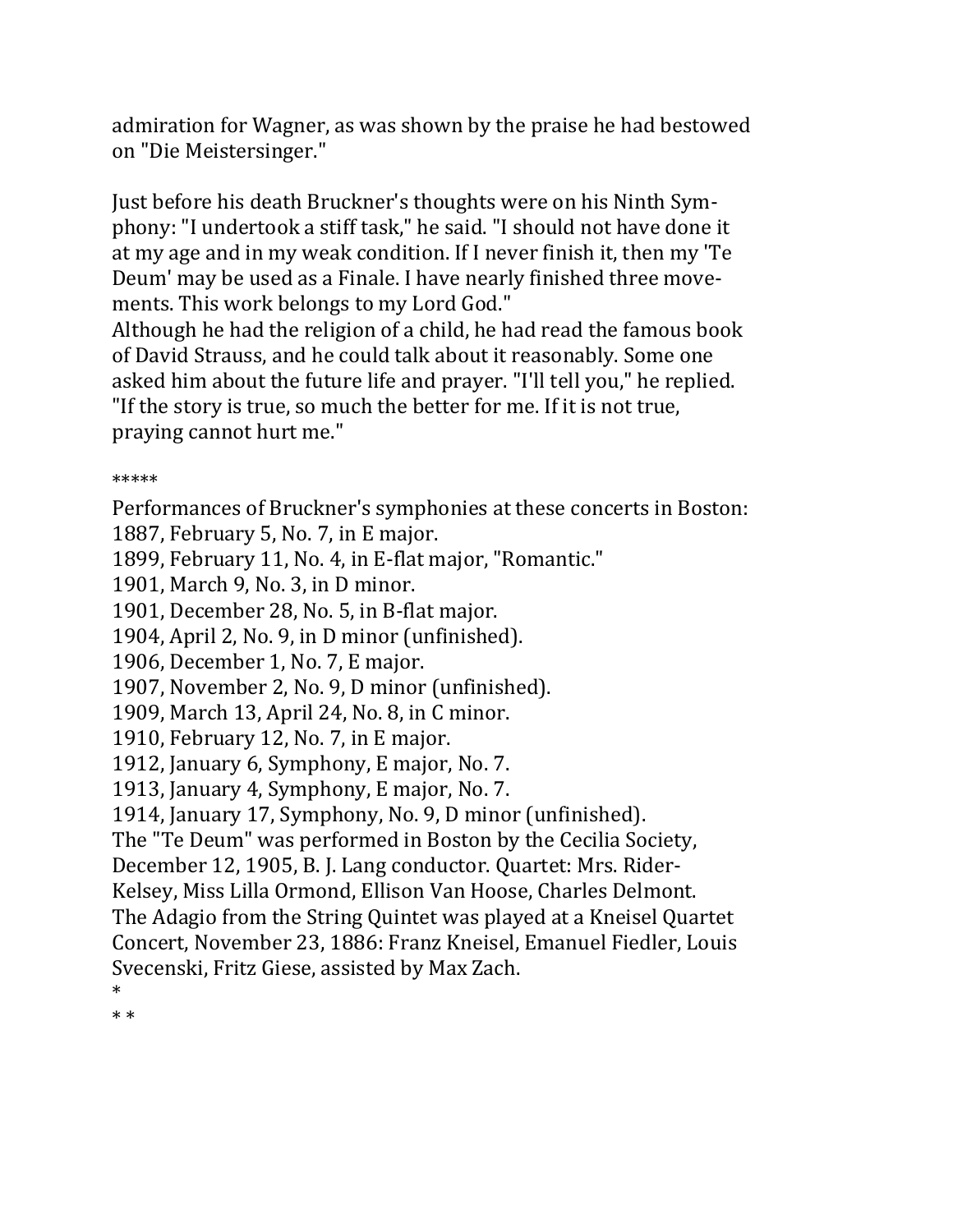List of Bruckner's Works.

Bruckner's first symphony was in F minor. He wrote it in 1862 when he was a pupil of Kitzler, who tells us that it was mere student work, uninspired, and that he did not praise **Bruckner** for it at the time. This symphony was found by C. Hynais, among Bruckner's manuscripts, in Vienna in the spring of 1896. The first and fourth movements were in F minor; the second, in E-flat major, Andante molto; the Scherzo was missing. See the Signale of October 22, 1913, pp. 1561- 1563, "Ein unbekannter Symphonie Satz von Anton Bruckner," by C. Hynais. The movement in E-flat major was performed at a concert of the Konzert-Verein in Vienna, conducted by Ferdinand Lowe, in November, 1913. The following dates of first performances are given, subject to correction. There is as yet no biography of **Bruckner** that is authoritative in matters of detail, and in the books and pamphlets about **Bruckner** that are already published there are contradictory statements.

Symphony in C minor, No. 1. Composed in 1865-66 at Linz. First performed in Linz, May 9, 1868. The orchestra made a sad mess of its task. First performance in Vienna at a Philharmonic Concert, December 13, 1891. **Bruckner** completed the Scherzo, May 25, 1865, while he was sojourning in Munich to see the first performance of "Tristan und Isolde." In 1890-91 he revised thoroughly the symphony and dedicated it to the University of Vienna in gratitude for the bestowal of the degree upon him: "Universitati Vindobonensi primam^suam symphoniam d. d. venerabundus Antonius Bruckner, doctor honorarius."

At Vienna from February to September, 1869, he worked on a symphony in D minor. This was never performed or published, and the composer expressly annulled it.

Symphony in C minor, No. 2. Composed in 1871-72 and dedicated to Franz Liszt. First performed under the direction of the composer in Vienna, October 26, 1873. Herbeck conducted it in Vienna in 1876, and it was performed at a Philharmonic Concert in that city in 1894. Herbeck said to **Bruckner** after the rehearsal: "I have not yet paid you any compliment, but I tell you that, if Brahms were able to write such a symphony, the hall would be demolished by the applause." Symphony in D minor, No. 3. **Bruckner** composed it in 1873, asked for Wagner's judgment on it, and dedicated it to "Master Richard Wagner in deepest reverence." The first performance was at Vienna under Bruckner's direction, December 16, 1877. There were performances of it in Vienna in 1891 and 1892, as there have been since 1892. **Bruckner** revised this symphony twice, in 1876-77 (this score was published in quarto) and in 1888-89 (new score in octavo).

Symphony in E-flat major, No. 4. The "Romantic," composed in 1874, revised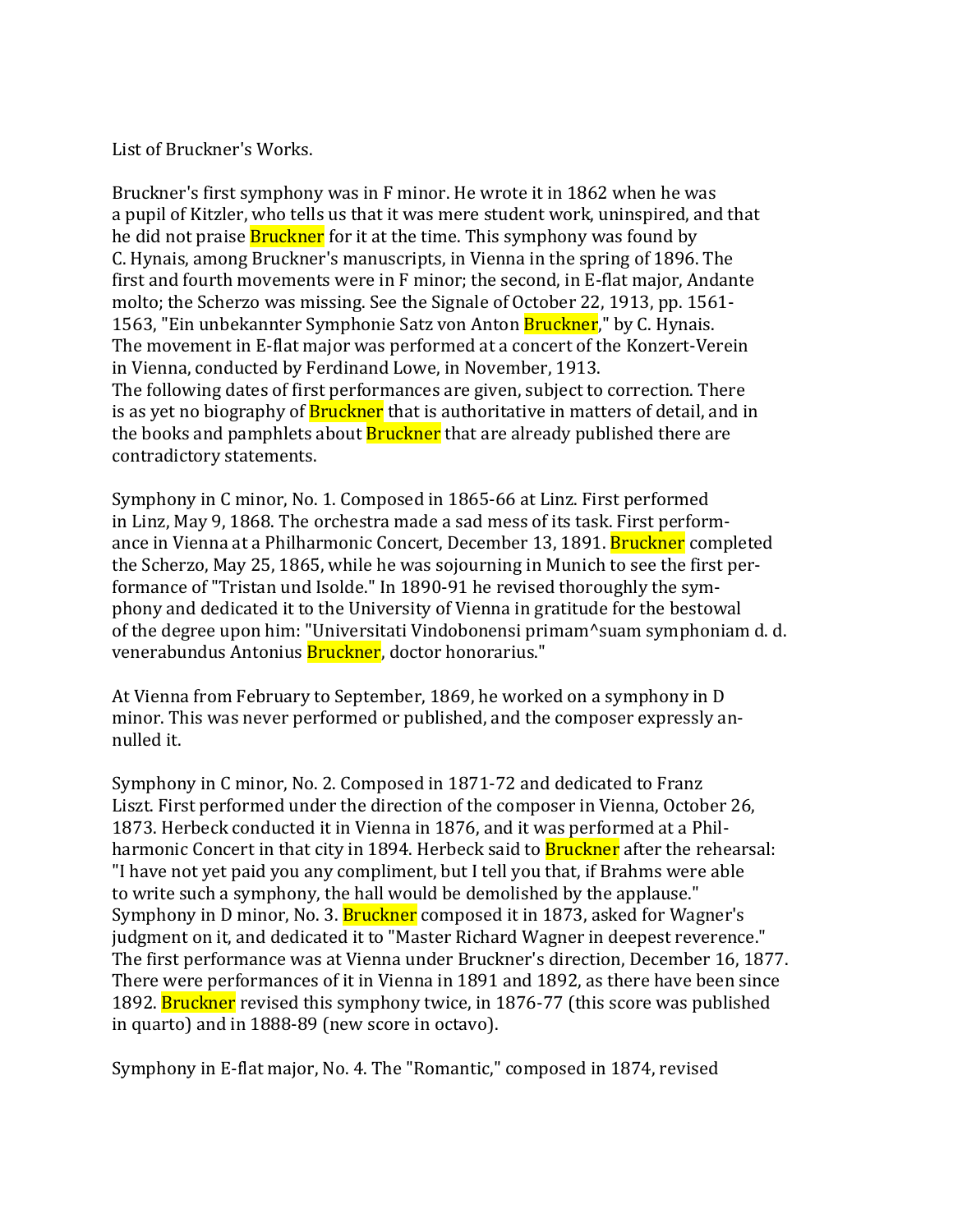in 1878, and the Finale rewritten in 1879-80. It is dedicated to the Prince Constantin Fursten zu Hohenlohe-Schillingsfurst, the Lord Marshal to the Emperor of Austria and the husband of the daughter of Liszt's friend, the Princess Caroline Wittgenstein. "The first performance was in Vienna, February 20, 1881." Yet Franz Brunner says the first performance in Vienna was at a Philharmonic Concert led by Richter in 1886. There have been many performances of this symphony.

Symphony in B-flat major, No. 5. Composed in 1875-78, it was dedicated to Karl von Stremayr, who as Minister of Public Instruction had been influential in the appointment of **Bruckner** as a lecturer to the University of Vienna. The score was published after Bruckner's death and the dedication was then omitted. The first performance was led by Franz Schalk at Graz, April 8, 1894. The symphony was performed at Budapest, December 18, 1895.

Symphony in A major, No. 6. Composed in 1879-81, it bears no dedication. It is said that **Bruckner** intended to dedicate it to R. von Oelzelt, his landlord. The Adagio and Scherzo were first performed in Vienna, February 11, 1893, under the leadership of Wilhelm Jahn. The whole symphony was performed in Vienna in 1899 under the leadership of Gustav Mahler.

Symphony in E major, No. 7. Composed in 1881-83 an(i dedicated to Ludwig II., King of Bavaria, it was published in 1885. See remarks at the beginning of this article.

Symphony in C minor, No. 8. Composed in 1885-90 and dedicated to the Emperor of Austria. First performance in Vienna, December 18, 1892. First performance in the United States by the Boston Symphony Orchestra, Mr. Fiedler conductor, March 13, 1909.

Symphony in D minor, No. 9. The first movement was composed in 1891-93, the Scherzo in 1893-94, and the Adagio was completed November 30, 1894, but according to some on October 31 of that year. There are only sketches for the finale, and Bruckner, feeling his strength waning, suggested that his "Te Deum" might be used as the finale in performances of the symphony. There is a tradition that **Bruckner** purposed to dedicate the work "to the dear Lord." The first performance was by the Vienna Academic Wagner Society and the Vienna Concert Society at Vienna, February 11, 1903. Ferdinand Lowe conducted, and the "Te Deum" was added as the finale. The first performance in the United States was at Chicago, by the Chicago Orchestra, Theodore Thomas conductor, February 20, 1904. \* \*

## Bruckner also composed:—

"Tantum ergo." Four settings for four mixed voices and one for five-voiced mixed chorus with organ accompaniment were written in 1846. A Requiem Mass was composed in 1849, performed at St. Florian, and never published.